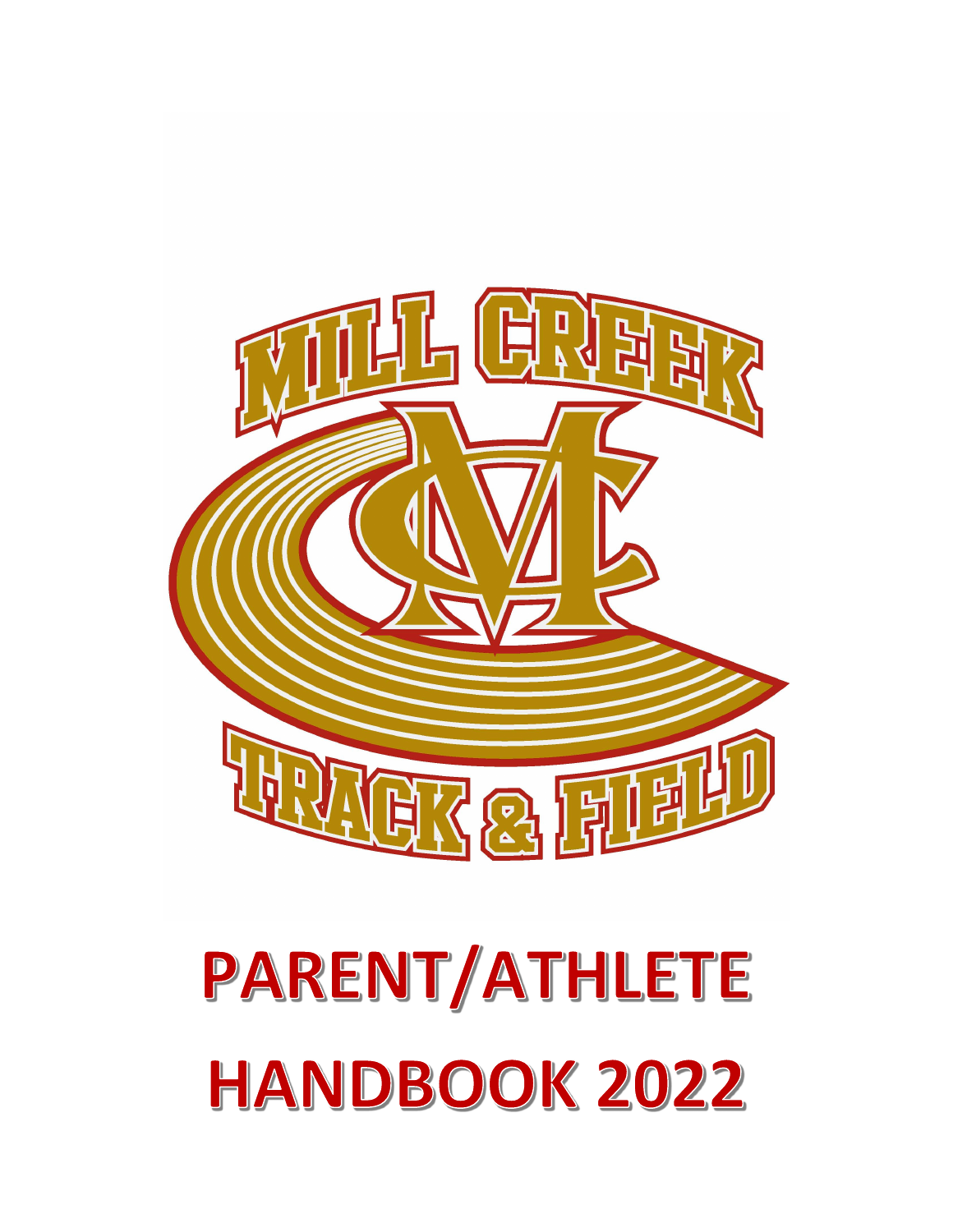## **Mill Creek Track and Field Coaches:**

Girls Head Coach: Jed Hodges (sprints, jumps) Boys Head Coach: Will Shelton (throws)

Asst. Coach: David Moore (PV, hurdles) Asst. Coach: Andy Christie (distance)

Asst. Coach: Michael Sexton (distance) Asst. Coach: Andre Bevily (sprints)

Asst. Coach: Nick Campbell (throws) Asst. Coach: Susan Larence (mid-distance)

#### **What is Track and Field?**

- A spring sport that goes from January-May
- Consists of the following events, in this order at most meets:

|    | <b>Discus</b>         | 10.100m          |
|----|-----------------------|------------------|
|    | 2. High Jump          | 11.4 x 200m      |
|    | 3. Long Jump          | 12.1600m         |
|    | 4. Pole Vault         | 13.400m          |
|    | 5. Shot Put           | 14. 300m Hurdles |
|    | 6. Triple Jump        | 15.800m          |
|    | 7. $4 \times 800$ m   | 16.200m          |
|    | 8. Girls 100m Hurdles | 17.3200m         |
| 9. | Boys 110m Hurdles     | 18.4 x 400m      |
|    |                       |                  |

- The Field Events go first, with 2 sessions to accommodate boys/girls and the different events
- Track events start once Field events have gotten underway, with girls running an event first, then the boys
- Running events are divided into heats, with multiple heats possibly needed depending on the event and size of the meet. Usually, the order of heats is slower to fastest, but it can vary.
- Places are determined by the best performances out of all heats
- Invitationals are big meets that feature multiple teams (sometimes as many as 20 or more). These usually take place on Saturdays and are limited to the top 2 performers in an event for a school, and usually one relay team in that event for a school. Some Invitationals for JV or underclassmen are held on weekdays.
- Dual (2 teams) or Tri (3 teams) are other popular meets. These meets allow for unlimited participants, so that all athletes get a chance to compete
- Varsity athletes may sometimes sit out of smaller meets to prepare for Invitationals
- Individuals score points for their team. Scoring is as follows: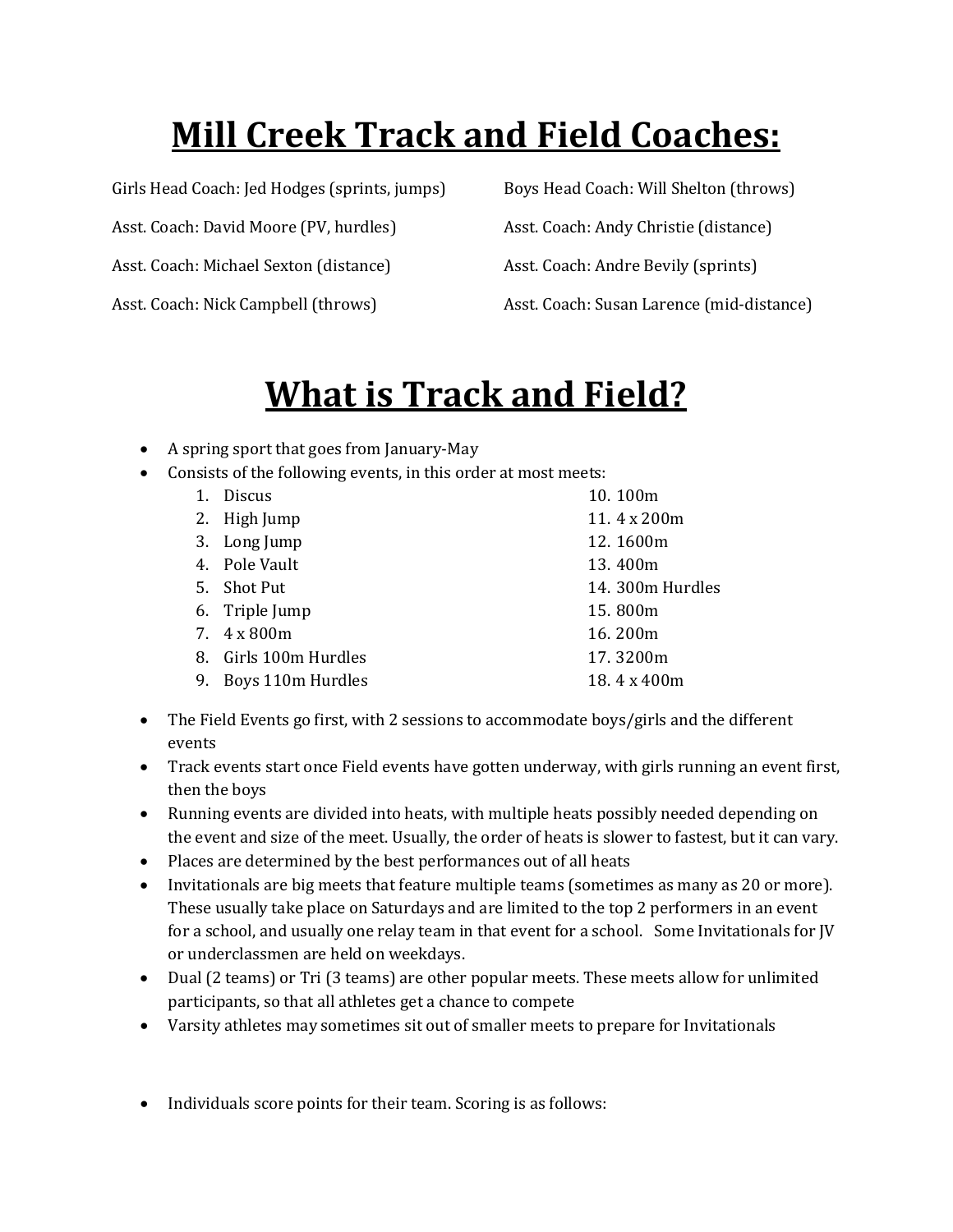| Invitationals/Championship meets | Dual/Tri Meet   |
|----------------------------------|-----------------|
| $1st-10$ points                  | $1st-5$ points  |
| $2nd - 8$ points                 | $2nd-3$ points  |
| $3rd - 6$ points                 | $3rd - 1$ point |
| 4 <sup>th</sup> -5 points        |                 |
| $5th-4$ points                   |                 |
| $6th-3$ points                   |                 |
| 7 <sup>th</sup> -2 points        |                 |
| 8 <sup>th</sup> -1 point         |                 |
|                                  |                 |

## **Championship Meets**

- The biggest meets of the season are the Gwinnett County Championships, the Region 8-AAAAAAA Meet, the Sectional Meet, and the State Meet.
- The Gwinnett County Meet is mainly for bragging rights. However, if an athlete is near the top in Gwinnett, then usually they can do very well at the State level. Only the top 2 athletes for a school in each event can compete, and 2 relay teams per relay per school are allowed.
- The Region 8-AAAAAAA Meet determines who goes to the Sectional Meet. The top 4 athletes in each event move on to the AAAAAA Sectional B Meet. Region team titles are also valued very highly. Only the top 3 athletes for a school in each event can compete, and 1 relay teams per school in each of the 3 relays are allowed
- There are two AAAAAAA Sectional Meets and we are in Sectional B. The top 8 placers in each event move on to the State Meet. Teams do not qualify for State as a team: you are represented by however many athletes get out of the Sectional, so the more athletes you qualify, the more scoring opportunities you have at State.

#### **Team History**

- We have been very fortunate to have built a strong program at Mill Creek. Here are our top accomplishments
- Girls: 2013 AAAAAA State Runner-Up, 2021 Region 8-AAAAAAA, 2019 Region 6-AAAAAAA Champions, 2017 Region 6-AAAAAAA Champions, 2016 Region 7-AAAAAA Champions, 2013 Region 7-AAAAAA Champions, 3 individual State Champions
- Boys: 2013 AAAAAA State Champions, 2012 State 3rd Place Finisher, 2011 State Runner Up, 2009 State Runner Up, 2021 Region 8-AAAAAAA Champions, 2018-2011 Region 7-AAAAAA Champions, 9 individual State Champions, 1 relay State Champion

#### **What to expect at practice**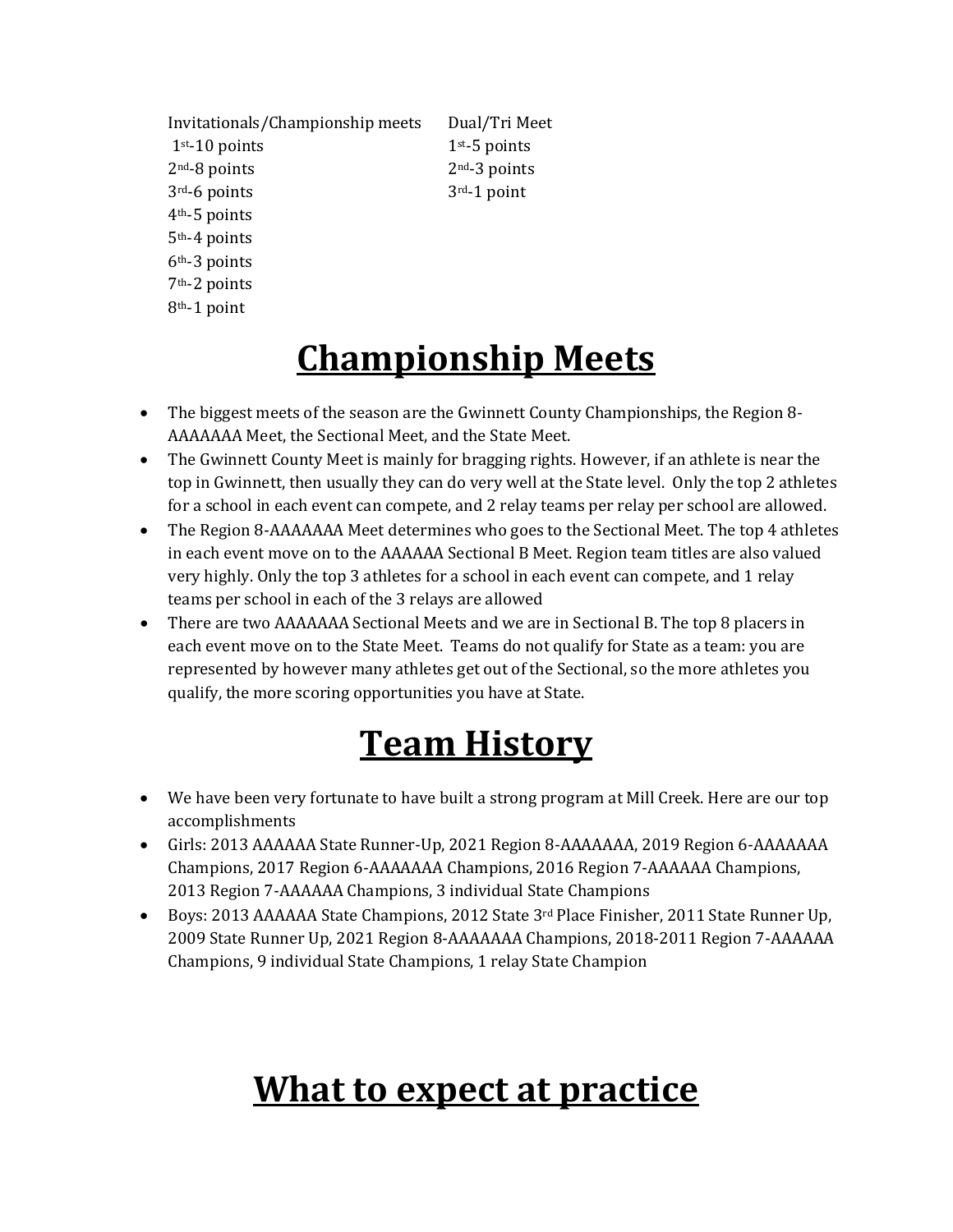- Practice starts at 2:30pm in the stadium and ends whenever your event coach ends your practice (usually by 4pm depending on your event)
- DO NOT GO INTO THE BUILDING AFTER PRACTICE.
- Athletes should be prepared for all weather conditions, as track features all kinds of weather during the season
- An announcement will be made if practice is cancelled-otherwise plan on being at practice
- Athletes will check in with their event coach and begin practice immediately. Attendance is vital and athletes should let their event coach if they have a conflict.
- Good nutrition and additional preventative care at home may be necessary. This may include icing, stretching, or exercises.
- In the case of injury, athletes can see our athletic trainer, Coach Taube, or Coach Watkins in the Gym Athletic Training room before practice.

### **What to expect at a Track Meet**

- Athletes should check with their event coach to find out when they should arrive at meets
- Athletes will race in their team issued uniform. They may participate in regular running shoes, but most athletes choose to buy event specific spikes or shoes. These can be found at Runners Fit or online.
- Athletes should not leave the meet without doing their cool down, and asking a coach if there is anything they can do to help. In cases of big meets like the Jerry Arnold, some athletes may be asked to help, even if they are not participating
- Meet schedules will be sent to athletes. Schedules change from one meet to the next, depending on if it is a home meet, away meet, and how many teams are participating and weather. Athletes can also always ask their event coach for meet information before the day of the meet.
- Meet results are always posted on ga.milesplit.com and live results are available at the meet.
- Athletes need to be prepared for meets to run behind schedule. They should pay attention to what events are happening on the track, so they will know when to warm up.
- Athletes should be aware of all announcements.  $1<sup>st</sup>$  call is typically made 15 minutes before an event, 2nd call is made 10 minutes before, and last call is made 5 minutes before.
- Athletes should make sure they come with the proper clothing for changing conditions
- Athletes need to be mindful of what they bring to meets and try to make sure everything is secure during meets.
- All athletes may be assigned some form of duty to help out with at the meets.
- Athletes should try and find something to do to help instead of waiting to be asked! For example, all athletes not getting ready to participate should help with the hurdles before the 100/110 and 300 hurdle races because that speeds up the running of the meet.
- Athletes should bring their own food and drink, since track meets can take several hours, but they should make sure they are healthy and will not prevent them from a good performance. See event coaches for suggestions.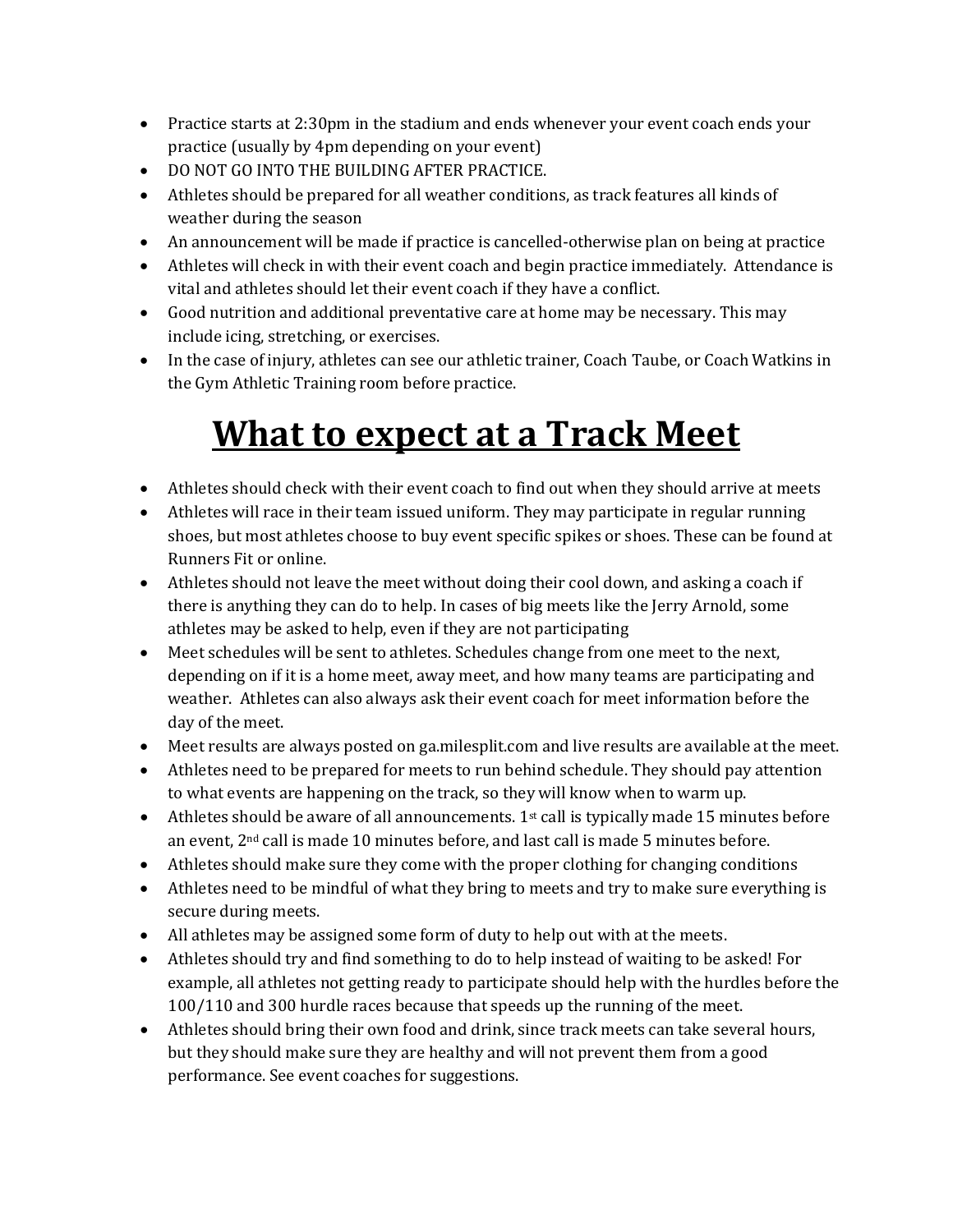• Remember the reason we host so many meets is so that all of our athletes have as many opportunities to compete as possible.

#### **What you can do to help**

- Parents-we will need your help with manning the concession stand. You will be contacted about taking a shift for a home meet.
- We are always need help with cleaning the stands and check in area at meets. We also always need help clearing starting blocks from the track after the start of a race, putting out hurdles, helping the clerk check in athletes, helping coaches at the finish line, helping coaches at the field events, etc. Event coaches will inform their athletes if they have been assigned a certain task for a meet, but when in doubt, just ask a coach or jump in and help.
- If you would like to help out in any other way, just see a head coach and they will let you know if you can pitch in!

#### **Social Media**

- Follow us on Twitter:
- Boys: @MCBoysTandF Girls: @MCGirlsTandF

#### **LETTERING QUALIFYING MARKS FOR MILL CREEK BOYS TRACK**

| Event           | 9th   | 10th   | 11th   | 12 <sub>th</sub> |
|-----------------|-------|--------|--------|------------------|
| 100             | 11.8  | 11.6   | 11.4   | 11.3             |
| 200             | 24.5  | 23.9   | 23.7   | 23.5             |
| 400             | 55.5  | 54.5   | 53.5   | 52.5             |
| 800             | 2:20  | 2:15   | 2:10   | 2:05             |
| 1600            | 5:15  | 5:10   | 5:05   | 4:55             |
| 3200            | 11:20 | 11:10  | 11:00  | 10:50            |
| <b>110HH</b>    | 18.5  | 18.0   | 17.5   | 17.0             |
| 300 IH          | 47.0  | 45.0   | 43.0   | 41.0             |
| <b>Shot</b>     | 40'   | 42'    | 44'    | 46'              |
| <b>Discus</b>   | 105'  | 115'   | 125'   | 135'             |
| <b>P.</b> Vault | 9'6'' | 10'6'' | 11'6'' | 12'6''           |
| L. Jump         | 17'   | 18'    | 19'    | 20'              |
| T. Jump         | 35'   | 37'    | 39'    | 41'              |
| H. Jump         | 5'8'' | 5'10'' | 6'00'' | 6'02"            |

#### **LETTERING QUALIFYING MARKS FOR MILL CREEK GIRLS TRACK**